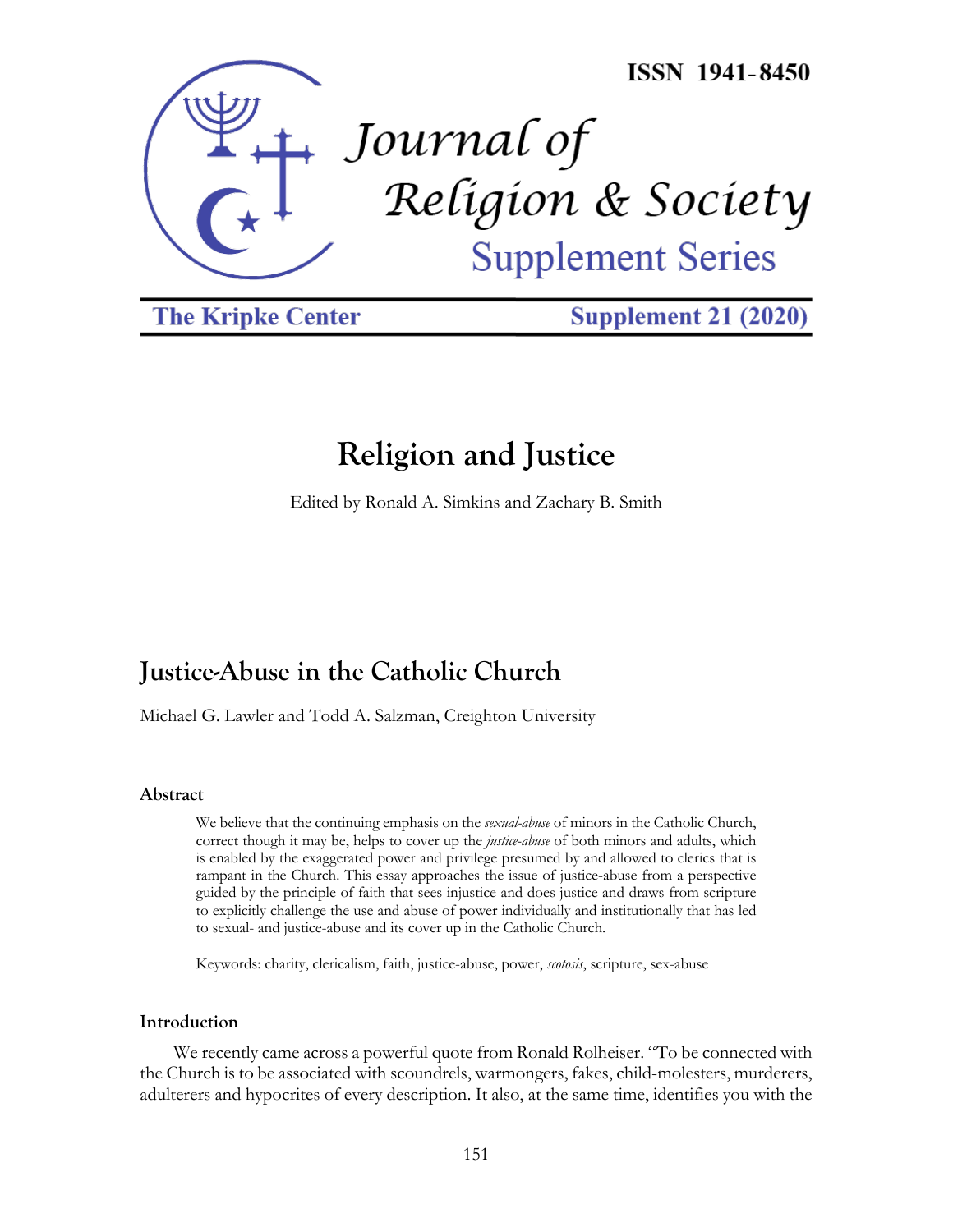saints and the finest persons of heroic soul within every time, country, race, and gender. To be a member of the Church is to carry the mantle of both the worst sin and the finest heroism of soul . . . *because the Church always looks exactly as it looked at the original crucifixion, God hung among thieves*" (Rolheiser 1999: 128, emphasis added). The past several years, from Pennsylvania and Washington in the U.S. to Wexford and Galway in Ireland to Melbourne and Adelaide in Australia, have demonstrated the truth of that quote in what the world media have chosen to call the clerical sexual abuse of minors. We are all shocked, ashamed, and angered that such evil could, first of all, be done by clerics and, then, be covered up by bishops in a church that claims to be the Body of Christ. The cover ups, we are told, were intended to prevent scandal in the Catholic Church, but they created an even greater scandal in which good, dedicated, chaste priests are damned by association with evil, abusive, and unchaste pedophiles and ephebophiles. While all of this is true, we believe the continuing emphasis on the *sexual-abuse*  of minors covers up the *justice-abuse* of both minors and adults that is rampant in the Catholic Church, enabled by the exaggerated power and privilege presumed by and allowed to clerics as if they were Catholic royalty. This essay approaches this question from a perspective guided by the virtues of Christian faith and justice and their implications for both clerical and lay behavior.

An obvious and consistently ignored division in the world is the division between rich and poor. There are a very few people who are very rich and who have more wealth than they know what to do with and there are very many people who are very poor and struggle every day just to survive. Pope Francis writes of this inequality in his encyclical letter *Laudato Si'*: "We should be particularly indignant at the enormous inequalities in our midst, whereby we continue to tolerate some considering themselves worthier than others. We fail to see that some are mired in desperate and degrading poverty, with no way out, while others have not the faintest idea of what to do with their possessions" (2015: 9). There is another obvious and consistently ignored inequality in the Catholic Church at which we should be equally indignant, namely, the institutionalized power gap between clerics and laity in the Church and the abuse of their power by a small number of clerics. This power-gap is undoubtedly a major contribution to both justice- and sexual-abuse in the church as laity fear to react to, object to, and fail to report to the proper authorities abuse by clerics whose authority they have learned to trust and to fear. We recall a particularly powerful cleric (at least in his own mind) saying that he had been ordained for service and that he was making sure he got all the service to which he was entitled. We doubt that this is what Jesus had in mind when he announced that he had come "not to be served but to serve" (Mark 10:45). There are serious ethical issues embedded in the gap between the rich and the poor in societies and there are equally serious ethical issues embedded in the power-gap between laity and clerics in the church. In this essay, we propose as a remedy to those ethical issues the virtuous perspective of faith that sees injustice and does justice, in imitation of Jesus confessed in the Christian churches as the Christ and the incarnate son of God.

#### **Faith that Sees Injustice and does Justice**

The *Catechism of the Catholic Church* defines faith as "the theological virtue by which we believe in God and believe all that he has said and revealed to us" (1814); it defines justice as the preservation of "our neighbor's rights and render him[/her] what is his[/her] due" (2407).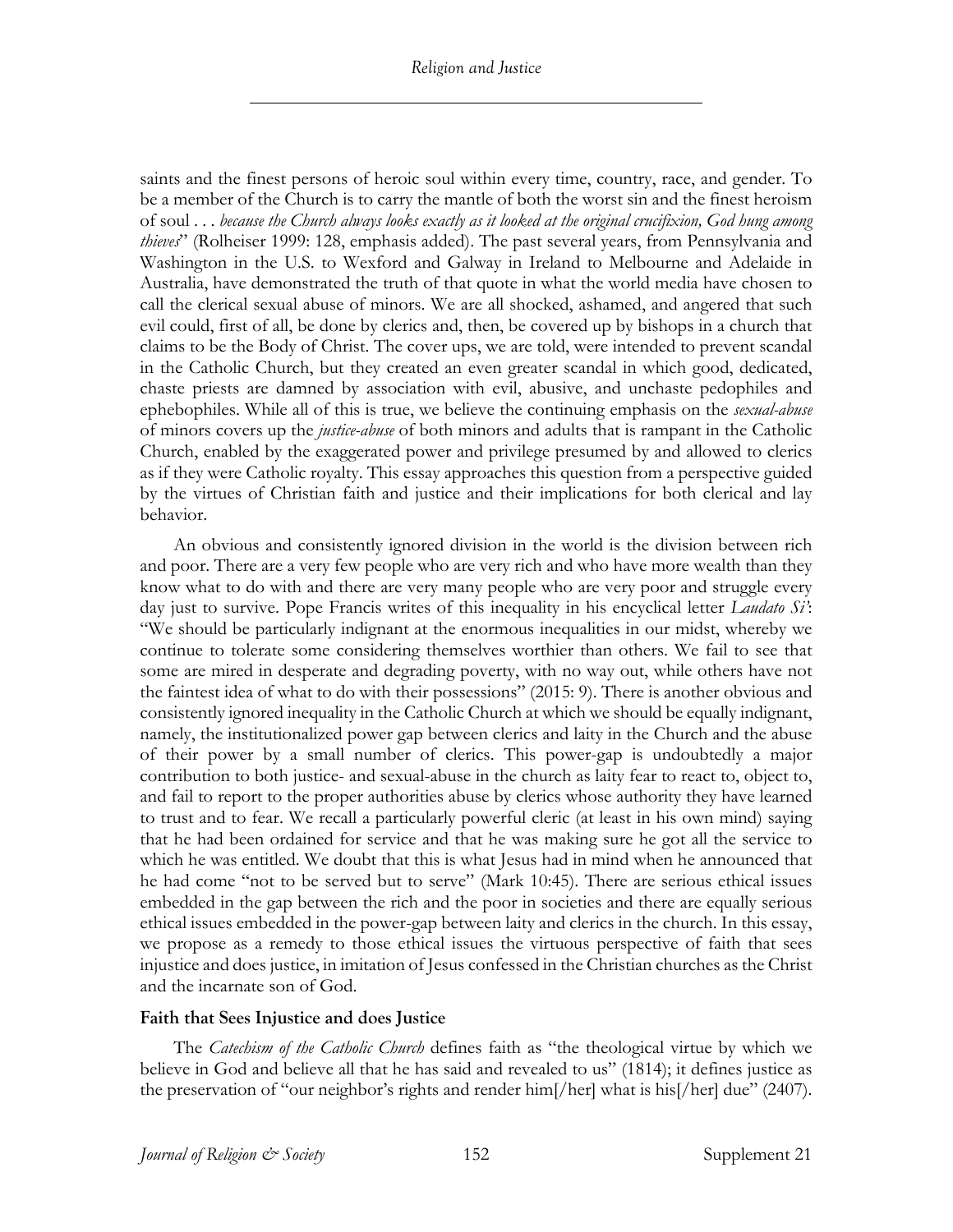Drawing on Catholic social teaching, the Society of Jesus, the Jesuits, have prophetically joined these two virtues to promote a theological ethical principle, "faith that does justice." We add what we believe is an important corrective to this principle: "faith that *sees* injustice and *does* justice," for one necessary way to be moved to justice is first to see and then to be indignant at injustice. Clerical pedophiles and ephebophiles and the bishops who protect and enable them apparently do not see the injustice being done to minor and almost-adult boys and girls and, therefore, are not moved in their faith to do and to promote justice. They suffer from *scotosis*, from the Greek *skotoma* meaning darkness, in common parlance, a blind spot. *Scotosis*  is not a conscious act but an emotional censorship, which can be either positive or negative. Positively, it selects and arranges materials that emerge in consciousness and give rise to knowledge; negatively, it prevents the emergence into consciousness of unwanted knowledge. The Catholic bishops around the world who protect pedophile and ephebophile priests are guilty of this negative censorship. By not wanting to know the injustice done by clerical pedophiles and ephebophiles to children and adults, they are creating and perpetuating *scotosis* in both lay Catholics and civil authorities that prevent them also from noticing the abuse being perpetrated in the church. We are told that the creation and perpetuation of that *scotosis* was to prevent scandal in the Body of Christ (Cupich 2019), but we suggest that it actually caused greater scandal by seeking to preserve and to protect clerical power and privilege in the Body of Christ. A virtuous perspective can shine light on that scotomic darkness that allows faith to *see* injustice and to *do* justice.

In order to *do* justice, to actively confront and eradicate clerical justice-abuse, we must first be able to *see* injustice. Faith that sees injustice and does justice reflects a virtuous perspective that, in turn, creates an awareness of and sensitivity to the reality of clerical justiceabuse throughout the Catholic world so that in word and, more importantly, in action we can respond to the reality of this injustice. This virtuous perspective aligns well with the "see, judge, act" model of pastoral reflection initiated by Pope John XXIII in his encyclical *Mater et Magistra*, which invites an ethical response to lived experience, especially in this case the experience of clerical justice-abuse. Faith that sees injustice and does justice allows a person first to *see* injustice, both individual and ecclesial, then to *judge* injustice through analysis and evaluation, and finally to *act* on behalf of justice in light of that analysis and evaluation. The legitimate complaint about the reaction of many bishops to clerical sexual- and justice-abuse is that there have been too many words and promises of prayers and too few actions. Acts of justice will seek both to reform sinful systemic ecclesial structures that enable clericalism and clerical justice-abuse and to facilitate the attainment of human dignity and well-being, with the concomitant promotion of the common ecclesial good. Pope Francis has named clericalism, the power, privilege, and sense of entitlement of priests and bishops, as an illness in the church and at the root of the clerical sex-abuse and, we add, justice-abuse. "To say 'no' to abuse is to say an emphatic 'no' to all forms of clericalism" (Francis 2018). As individual acts of charity are necessary and important to fulfill the gospel imperative to love one's neighbor, acts of justice are essential to confront and transform unjust social structures such as clericalism that violate the common good and perpetuate the endemic clerical justice-abuse we have learned is widespread throughout the Catholic Church.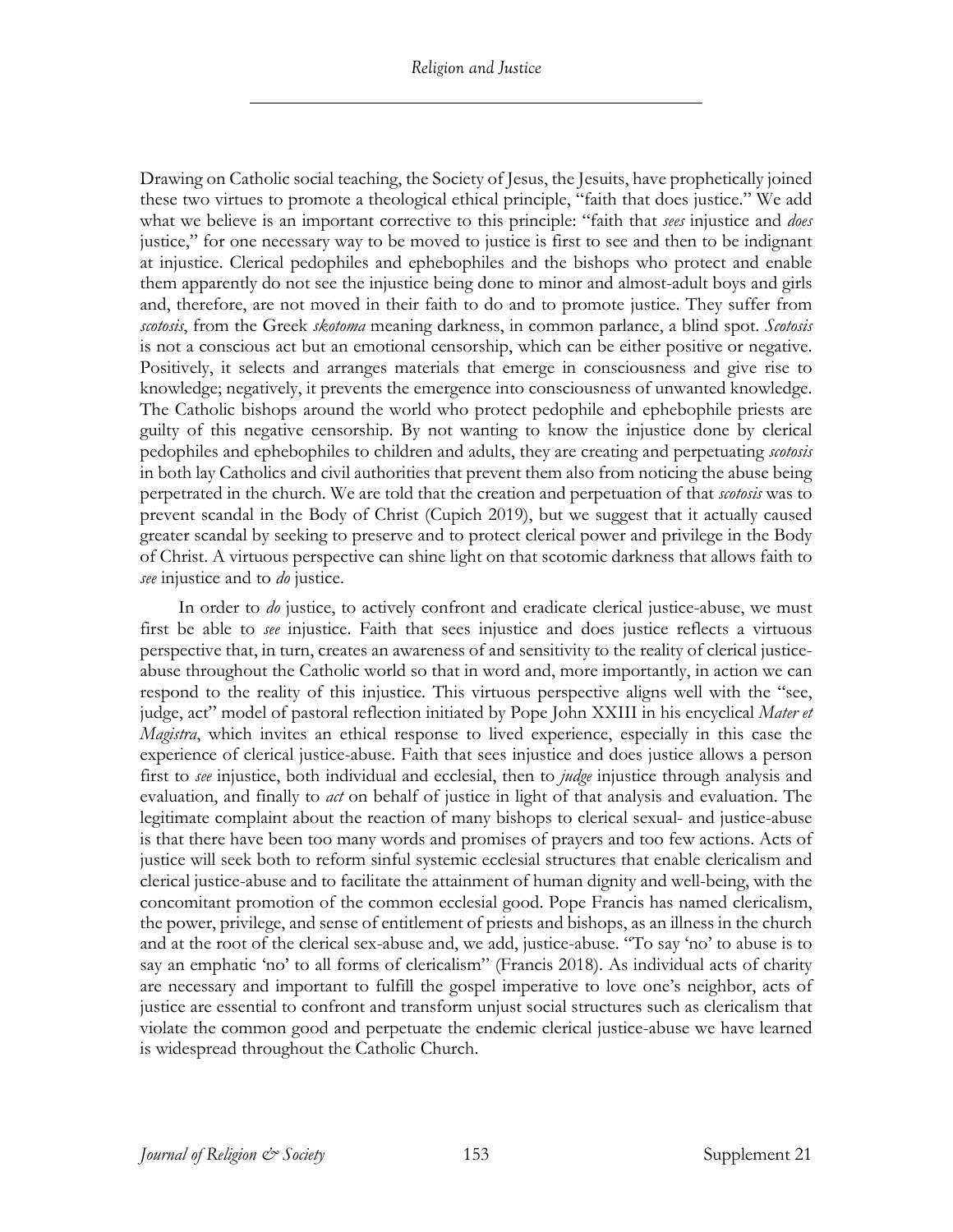#### **Scripture and Justice**

Injustice is not a new reality in world history and neither is the deep chasm between the powerful and the powerless, in this case between powerful Catholic clerics and powerless Catholic laity. We would expect it, therefore, to feature in the scriptural sources of Christian ethics, and so it does. To understand the meanings of the ideas expressed in those sources, however, we must first understand the differences between the culture of the times in which they were written and contemporary American culture and then understand the various perspectives of justice in scripture.

#### *Scripture and Cultural Context*

American culture is now largely individualistic, proposing that every individual person should stand unaided on his/her own two feet and generating cultural norms to enable and enforce this value. Try to imagine an individual diagnosing and curing his own cancer, creating his own worldwide web, or crossing from Ireland to Florida under his own steam to see how ridiculous such an ideal and value is. The culture in which the scriptures were written was quite different. It valued not individualism but communal covenant with God and, therefore, kinship with one another. Those who share this kinship are honor-bound to come to the aid of their kin.

In ancient Israel that covenantal kinship embraced all members of Israelite society. The earliest Jewish followers of Jesus extended that kinship to embrace all those who believed in Jesus as the Christ as brothers and sisters (Matthew 25:40; Luke 6:41-42; 1 Corinthians 8:13). This pattern is very much in play in everything the New Testament says about justice and the obligation the followers of Jesus have to value and care for one another as brothers and sisters. The God in whom Christians believe is a God who acts in human history, who liberated Israel from Egypt and who raised Jesus from the dead, verifying his life and everything he said about how to be "rich toward God" (Luke 12:21). Christians are called to respond to God's saving actions in history with ethical actions in their own history, specified by the observance of God's commandments. That, of course, is exactly what clerical justice-abusers have not done, in spite of their preaching that Catholic laity observe those commandments to the letter. Hypocrisy heaped upon injustice.

#### *Scriptural Perspectives on Justice*

When we ask what are the actions God demands of his believers, the scriptures leave us in no doubt that God demands just actions. However, what justice demands is not always clear or consistent in Scripture. The Old Testament reveals that the power of the God who led Israel from Egypt will continue to be in defense of the vulnerable, but defense of the vulnerable does not eliminate violations of justice in scripture such as slavery (Exodus 21:17) or human sacrifice (Exodus 22:29-30). Justice in scripture in not a homogenously understood concept but has various, often conflicting definitions and manifestations (Portier-Young and Sterling). Therefore, we must investigate various perspectives on biblical justice to gain some insight into both what justice requires in scripture and what correcting justice-abuse in the church requires.

To begin, we repeat the *Catechism*'s definition of justice: the preservation of "our neighbor's rights and render him[/her] what is his[/her] due" (2407). When looking towards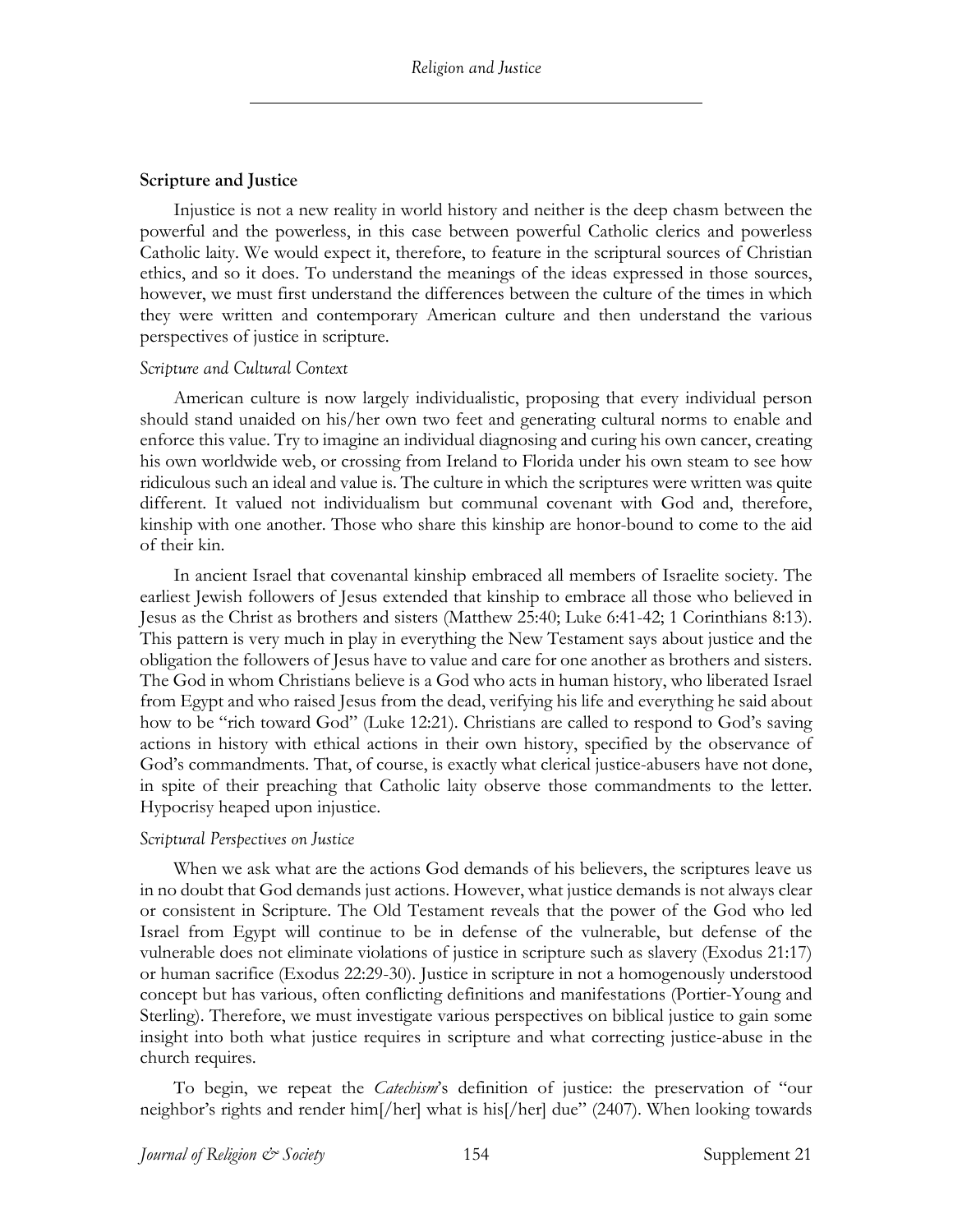scripture for some indication of how to understand and apply justice to a contemporary situation, we must read scripture in a critical and discerning way. Some perspectives attempt to ground the virtue of justice in "biblical principles" or values to justify moral arguments. However, as John Collins accurately points out, there are clear biblical values, often codified as laws, that violate justice, such as slavery and human sacrifice. There are also sometimes projections into scripture of contemporary values and moral positions it does not share, values protecting heterosexual marriage against same-sex marriage, for instance, or the absolute condemnation of abortion, or the defense of the nation of Israel (Billy Graham Evangelistic Association). Collins points out that the most basic biblical value is love of God, neighbor and, we add, self, and that this love is expressed through actions that incarnate social justice, concern for the most vulnerable in society and in the church (Collins).

In order to use scripture appropriately in constructing a definition of justice, then, we must have recourse to biblical values, recognizing factors that complicate attempts to make those values normative for the contemporary world. These factors include: direct and explicit violations in scripture of what we understand today to be basic manifestations of justice, such as the biblical approbation of slavery; different theologies in books of the Bible that promote different values and, thus, different perspectives on justice (e.g., an eye for an eye [Exodus 21:24] or love your enemies [Matthew 5:44]); multiple values extracted from scripture that may, and often do, come into conflict (e.g., self-defense [Exodus 22:2-3] vs. thou shalt not kill [Exoduc 20:13]); recognizing that adopting one set of values from scripture may require that we reject another set of values; recognizing that the values we deduce from scripture that guide our definition of justice are subject to conflict and changing historical and cultural contexts; and acknowledging that scripture provides those values as guidelines to inform discerning consciences, not absolute rules to be followed to the letter of the law.

Moshe Weinfeld extends the understanding of biblical justice as care and concern for the vulnerable and exploited and argues that, at the very foundation of God's covenant with Abraham, the moral imperative of the covenant is "to keep the way of YHWH, by performing righteousness and justice" (Genesis 18:19). Insuring justice and eliminating exploitation includes "the elimination of exploitation and oppression on the part of oppressors . . ." and "must come, first and foremost, *from the exploiters themselves*," that is, from those who hold power and can exercise exploitation  $(7;$  emphasis added).<sup>1</sup> Drawing from Collin's focus on biblical values in scripture and placing the realization of biblical justice squarely at the feet of the powerful, as does Weinfeld, has profound implications for the current Catholic justice-abuse scandal. There are several biblical values we draw from scripture that can guide us in discerning justice, naming justice-abuse in the church, and offering suggestions for correcting that abuse.

Jeremiah, for instance, proclaims: "Thus says the Lord of Hosts . . . If you truly amend your ways and your doings, if you truly execute justice one with another, if you do not oppress the alien, the fatherless, the widow, [the vulnerable] . . . then I will let you dwell in this place, in the land that I gave of old to your fathers forever" (7:2-7). The reciprocation could not be

<sup>1</sup> John Donahue (9-13) notes the challenge of translating the Hebrew *tsedaqah*, and its contemporary meaning. It is frequently translated as "righteous" or "righteousness." The contemporary meaning of righteous evokes personal virtue or rectitude and the social implications and demands of the original Hebrew are lost. He prefers the *New American Bible*'s translation of *tsedaqah* as "justice." We concur with his assessment.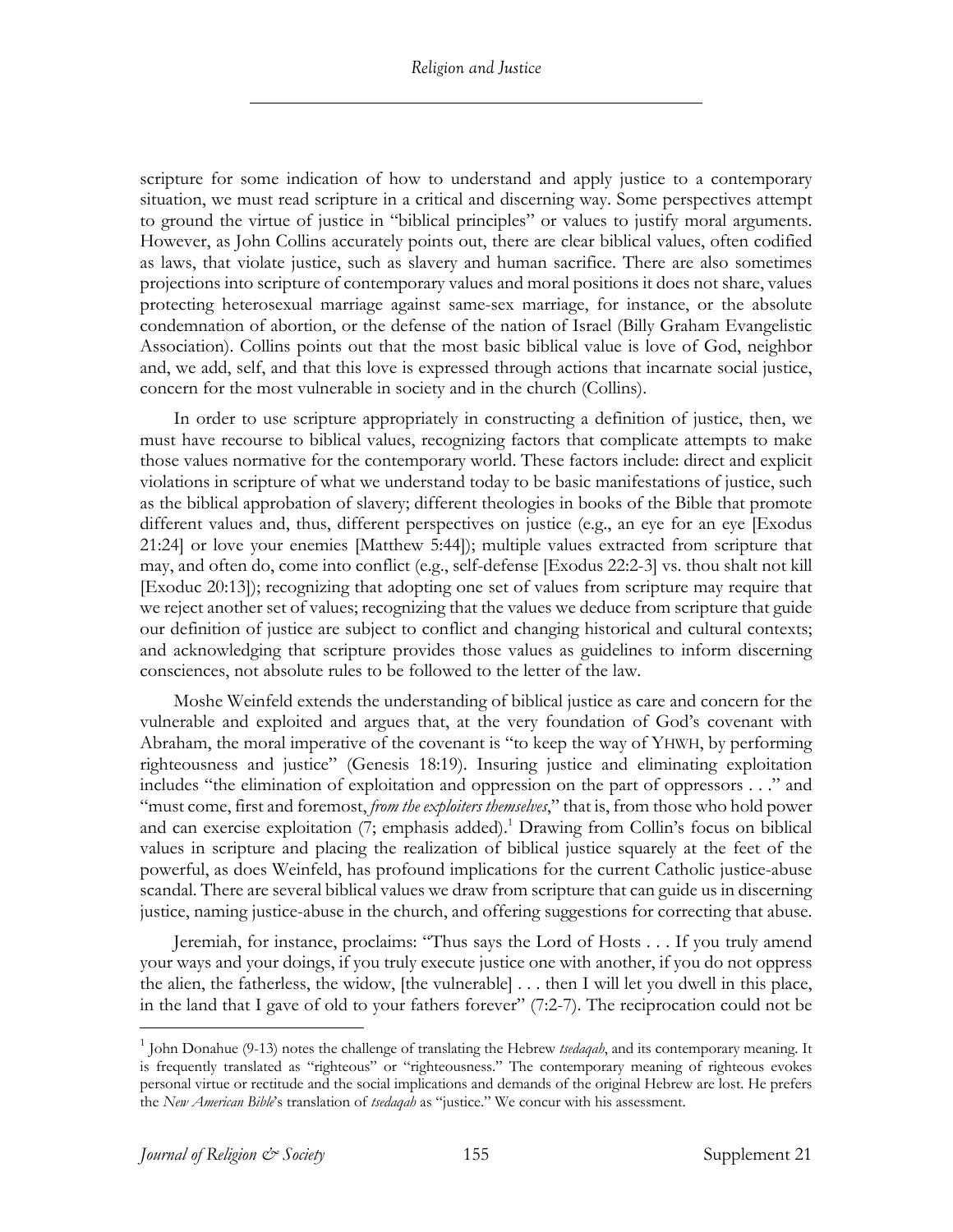made clearer: knowledge and love of God is proved in practice by action on behalf of justice for the vulnerable. Isaiah's messianic formulation of the intimate connection between God and justice for the vulnerable leads us into the New Testament, for in Luke's Gospel Jesus chooses it for commentary in his home synagogue of Nazareth: "The Spirit of the Lord God is upon me, because the Lord has anointed me to bring good tidings to the afflicted; he has sent me to bind up the brokenhearted, to proclaim liberty to the captives . . . for I the Lord love justice" (Isaiah 61:1-8). This predilection for the vulnerable that Isaiah prophetically proclaims will be characteristic of the coming Messiah, the ultimately righteous one of Israel. That the Messiah has come in Jesus is proclaimed in Luke's commentary on Isaiah's text: "Today this scripture has been fulfilled in your hearing" (Luke 4:21).

The confession of the followers of Jesus was and is that he is the promised Messiah, the Christ (Mark 1:1; Matthew 1:1), the one anointed by God "to bring good tidings to the afflicted." The gospels announce he is the Messiah in their report of his baptism by John the Baptizer, the descent of the Holy Spirit upon him, and his designation by a heavenly voice as "beloved son" (Mark 1:9-11; Matthew 3:13-17; Luke 3:21-22). Jesus' proclamation of the reign of God in favour of the justice-abused and afflicted, not only in words but more importantly in actions, is what led him, first, to his death on the cross at the hands of justice-abusers and, then, to his being raised by God who loves justice (1 Corinthians 15:4; Romans 6:4 and 8:4; Colossians 2:12; Acts 2:24, 32; 3:15). His disciples were deeply dispirited by his death but "their eyes were opened" (Luke 24:31) when God raised him from the dead (Acts 2:24, 32; Romans 6:4; 1 Corinthians 15:15). In the resurrection God verified that the words and deeds of Jesus were right with God and that he was, indeed, the "holy and righteous [or just] one" (Acts 2:14).

The eyes of Jesus' followers were so well and truly opened by his resurrection that, ultimately, they confessed not only that he was the Christ, the just one sent by God, but also that he was God in human form pitching his tent among us (John 1:14). The universal biblical reciprocation between God and the justice-abused reaches an unsurpassable personification and high point in Jesus who is God become justice-abused by his priests and the bishops who covered up the abuse, those with power in the Catholic community. It is in his life on behalf of his vulnerable and afflicted sisters and brothers, on behalf of justice-abused vulnerable minors and adults, that Jesus is finally recognized as God's beloved Son. It is in their lives on behalf of Jesus and their justice-abused sisters and brothers that Christians, too, will be recognized as God's beloved daughters and sons, for Jesus "clearly taught the sons [and daughters] of God to treat one another as brothers" and sisters (Paul VI: 32). In our twentyfirst century world there is great need for such Christian action for justice, for our world has been demonstrated to be home to gravely wounded brothers and sisters who have been justiceabused by the very priests and bishops they trusted because they perceived them as vowed followers of Jesus who was God made justice-abused.

Good Jew that he was, Jesus upheld the reciprocal relationship between God and the vulnerable and insisted that to know and love God is to act on behalf of the vulnerable and against every injustice perpetrated against them. Matthew makes this position clearest in his Sermon on the Mount: "Not everyone who *says* to me 'Lord, Lord' [which every guilty justiceabusing cleric is now piously saying] shall enter the kingdom of heaven but the one who *does*  the will of my Father who is in heaven" (7:21) [which they most certainly are not doing]. God's will, as abundantly exemplified by Jesus, is that we care for our vulnerable brothers and sisters,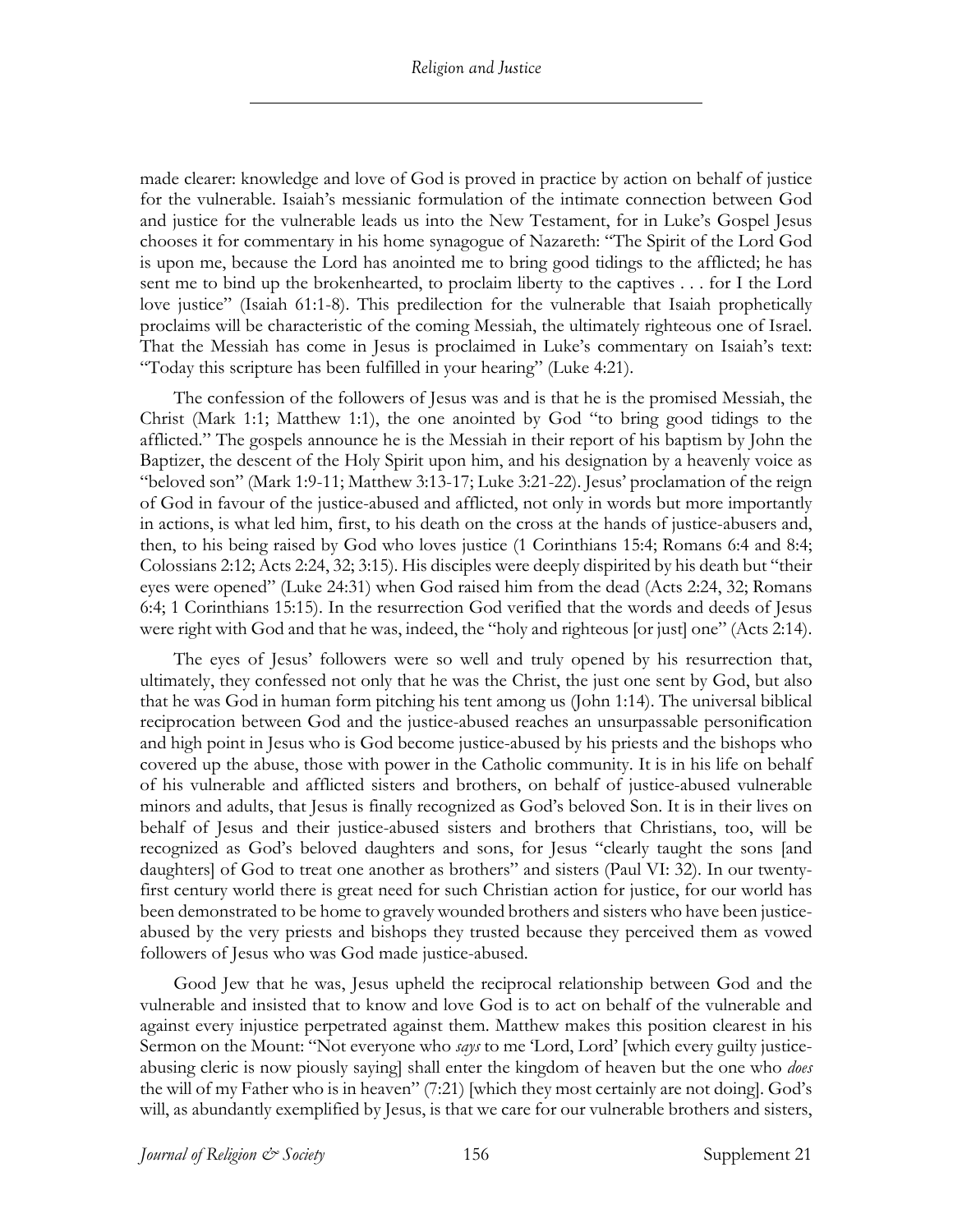most especially our children, and on the whole many priests and bishops have miserably subverted that will, preferring the protection of the powerful over the protection of the justiceabused. The disciples who responded to Jesus' invitation to "follow me" (Mark 1:17; Matthew 4:18), "the Way, the Truth, and the Life" (John 14:6), and that includes all those who call themselves Christians today, were and are bound to uphold the same reciprocal relationship and to ensure that it is lived not only in words but also in actions. Matthew makes this clearest in his chilling judgment scene (Matt 25: 41-45): Then Jesus will say to those at his left hand "depart from me you cursed into the eternal fire prepared for the devil and his angels; for I was hungry and you gave me no food, I was thirsty and you gave me no drink, I was a stranger and you did not welcome me, sick and in prison and you did not visit me." We could add today, "I was sexually abused and you did not protect me." Then they also will answer, "Lord, when did we see you hungry or thirsty or a stranger or naked or sick or in prison [or justiceabused] and did not minister to you?" Then he will answer them, "Truly I say to you, as you did it not to one of the least of these, you did it not to me."

Matthew's final judgment scene is a chilling condemnation for those who, both then and now, do not recognize the reciprocation between God and the justice-abused, and a blessing for those who do: those who justice-abuse the vulnerable, especially those in power to whom the justice-abused legitimately looked for protection, "will go into eternal punishment, but the righteous [who treat them with the justice due to them] into eternal life" (Matthew 25:46). The justice that God and God's Christ demand of their followers is not easy for, although humans were created by God in a state of holiness, from the very beginning of history until today they abused their freedom at the urging of personified evil. They are split within themselves and many of them lead a double life. On the one hand, clerics vowed to chastity and service, on the other hand, hypocrites, justice-abusers, child-molesters, and bishops, who protect them and attempt to cover-up, so perpetuate justice-abuse.

How far all Christians today are from being truly followers of Jesus – the Way, the Truth, and the Life – is suggested in a statement from the Second Vatican Council in 1965. "To satisfy the demands of justice and equity, strenuous efforts must be made . . . to remove as quickly as possible the immense economic inequalities, which now exist . . ." (Paul VI: 66). Among the "immense inequalities . . . which now exist" in the Catholic Church, as we earlier noted, is an immense inequality of power and privilege between clerics and laity, especially between clerics and children, which opens itself to abuse of all kinds. If any action is to be taken to correct systemic justice- and sex-abuse in the church, the first action must be the removal of that immense inequality. When they are no longer allowed exaggerated power and privilege to abuse by their Catholic sisters and brothers, when they are stripped of their power and privilege and all the medieval trappings of that power and privilege, as is now happening, perhaps clerics will correct their *scotosis* and see the justice-abused in the church as they Christianly are, equal children of God and brothers and sisters of Christ. Present day Christians, too, must recognize their own *scotosis* in the past and present justice-abuse in the church, for they have *allowed* clerics to claim a power and privilege which is not theirs in Christ's or God's eyes. In this sense, human life manifests itself as a dramatic struggle between good and evil, between light and darkness, and every man and woman, every Christian, partakes in that struggle. Not one of us can judge justice- or sexual-abusers as if we ourselves were sinless. However, with greater power comes greater responsibility. The biblical value insuring justice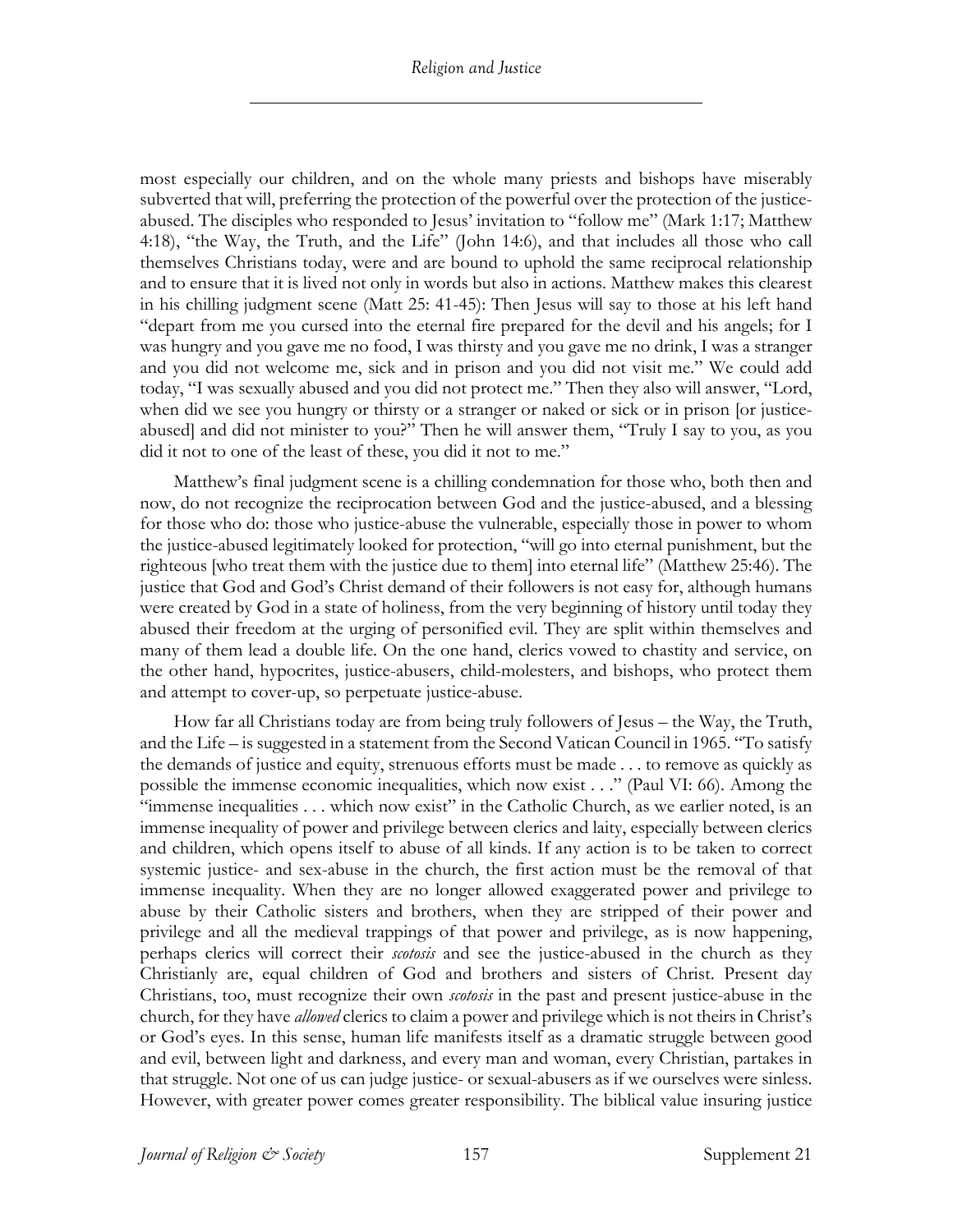and eliminating exploitation must come, first and foremost, from those in power and "*from the exploiters themselves*" (Weinfeld: 7; emphasis added). The greater power of bishops who covered up sexual abuse through justice-abuse have greater responsibility to work towards transforming structures that perpetuate justice- and sexual abuse. For their part, the laity must no longer support clericalism and a clerical culture that perpetuates justice-abuse. Jesus instructs his disciples that those who have authority over the gentiles Lord it over them. "But it shall not be so among you. Whoever would be great among you must be your servant, and whoever would be first among you must be the slave of all" (Mark 10:42-44; Matthew 20:25- 27). The providing, not the receiving, of service is the characteristic of the follower of Jesus. If any of them have power and privilege, it is power and privilege to serve. If any of us have power and privilege, it is power and privilege to serve.

This call to service is reported and acted out in John's Gospel. John reports that Jesus washes his disciples' feet at his last supper with them, a prophetic action that both reveals his will to be and to be remembered as servant and challenges those who remember him at the supper to be and to do the same. Jesus underlines the challenge: "I have given you an example that you also should do as I have done to you" (John 13:15). Jesus, God's anointed Christ, the God-verified righteous and just one, who lived a life of neighbor-love (Leviticus 19:18; Mark 12:31) in service to others, challenged his followers, then and now, to do the same. His supper injunction, "Do this in memory of me," enjoins Christians to celebrate their eucharistic supper in memory of both his service of his brothers and sisters and their call to do the same.

#### **Conclusion**

We wonder how clerics who commit justice-abuse feel when they come to celebrate communion. By their justice-abuse they have ruptured communion in the Body of Christ and have caused many to abandon communion in this Body, driven out by the abuse they or their loved ones have suffered. As they hypocritically pretend to celebrate communion in the Lord's supper, justice-abusers must quake at the final Judge's judgment: "as you did it not to one of the least of these you did it not to me" (Matthew 25:45); as you did it not to my children, you did it not to me. When communion with the justice-abused is ruptured, so also is communion with the just Christ and his God. Hundreds of thousands of Catholics have left the church that is called to be and calls itself the Body of Christ, a communion of sisters and brothers who believe that Jesus is the Christ, the Son of God; they do not find communion in it. In our world, *Gaudium et Spes* teaches, "it grows increasingly true that the obligations of justice and love are fulfilled only if each person," contributes to the common good, "according to his own abilities and the needs of others" (Paul VI: 30). With greater power comes greater responsibility.

If the darkness that now overspreads the justice-abused Body of Christ, and if communion is ever to be recreated in it, we suggest, all Catholics, the few justice-abusing clerics, the many justice-affirming clerics, and lay women and men of all descriptions will all have to respond to Jesus' invitation to "believe in the light that you may become sons [and daughters] of the light" (John 12:36). He offers ultimate comfort to all who may have lost hope: "I have come," he says, "as light into the world that whoever believes in me may not remain in darkness" (John 12:46). That is the bedrock message of Christianity: the evil spread abroad by "scoundrels, warmongers, fakes, child-molesters, murderers, adulterers and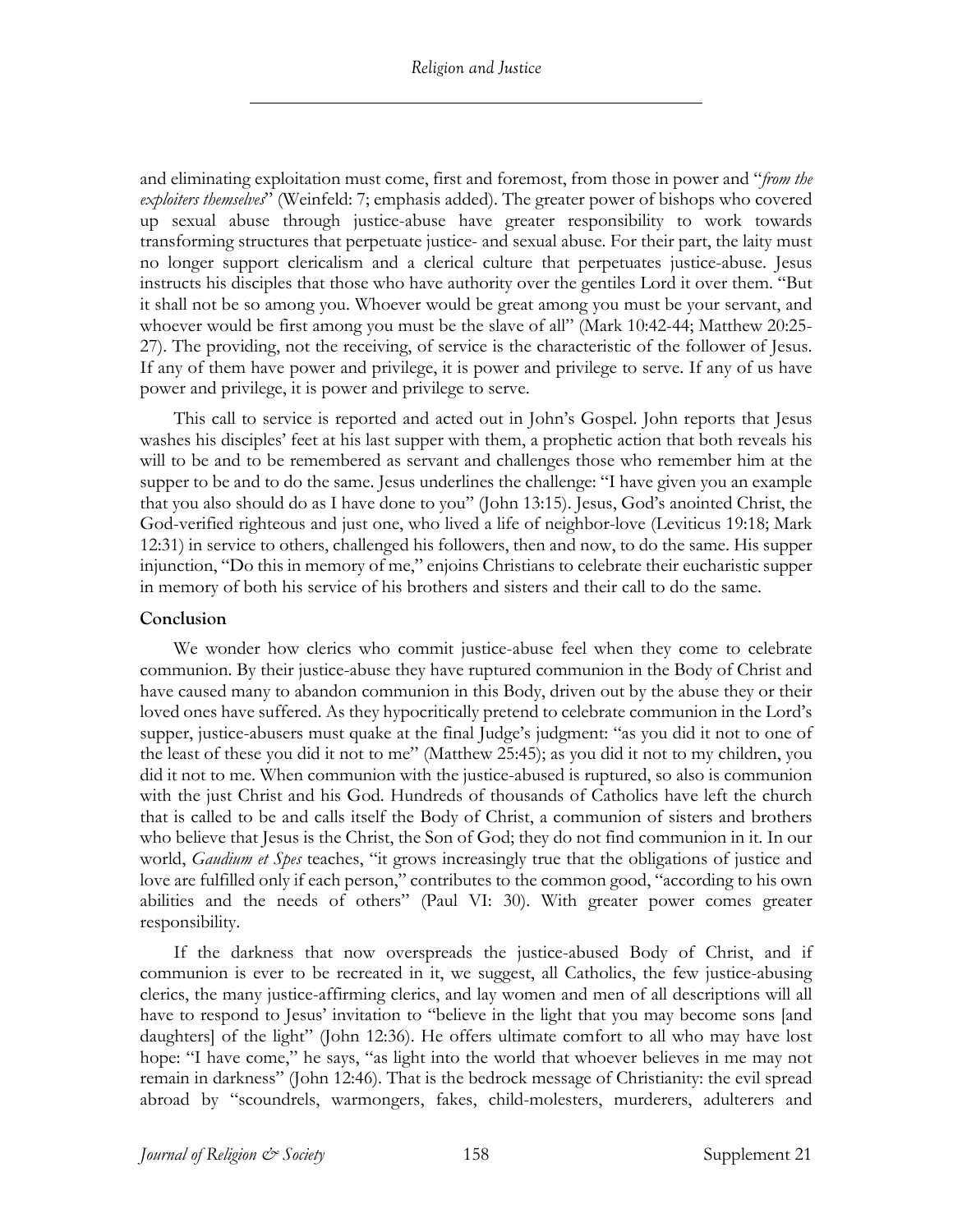hypocrites" (Rolheiser 1999: 128) will not prevail in the end over the good spread abroad by saintly souls who believe that Jesus is the light of the world and walk in that light.

# **Bibliography**

Billy Graham Evangelistic Association

2012 "Advertisement." *Wall Street Journal* (October 18).

#### Catechism

1994 *Catechism of the Catholic Church*. New Jersey: Paulist.

# Collins, John J.

2018 "What are Biblical Values?" Pp. 1-39 in *Scripture and Social Justice: Catholic and Ecumenical Essays*. Edited by Anathea E. Portier-Young and Gregory E. Sterling. New York: Lexington Books/Fortress Academic.

#### Cupich, Blase J.

2019 "Cardinal Cupich: How Can We End Clerical Sex Abuse and Purify the Church?" *America* (November 29). Available online at https://www.americamagazine.org/faith/2019/11/29/cardinal-cupich-howcan-we-end-clerical-sex-abuse-and-purify-church.

# Donahue, John R.

2014 *Seek Justice that You May Live: Reflections and Resources on the Bible and Social Justice*. Foreword by David Hollenbach, S.J. New York: Paulist.

#### Francis I, Pope

- 2015 *Laudato Si'*. Available online at http://w2.vatican.va/content/ francesco/en/encyclicals/documents/papa-francesco\_20150524\_enciclicalaudato-si.html.
- 2018 "Letter of His Holiness Pope Francis to the People of God." Available online at http://w2.vatican.va/content/francesco/en/letters/2018/documents/ papa-francesco\_20180820\_lettera-popolo-didio.html.

# John XXIII, Pope

1961 *Mater et Magistra*. Available online at http://w2.vatican.va/content/johnxxiii/en/encyclicals/documents/hf\_j-xxiii\_enc\_15051961\_mater.html.

#### Paul VI, Pope

1965 *Gaudium et Spes*. Available online at http://www.vatican.va/archive/hist\_ councils/ii\_vatican\_council/documents/vat-ii\_const\_19651207\_gaudium-etspes\_en.html.

#### Portier-Young, Anathea E., and Gregory E. Sterling, editors

2018 *Scripture and Social Justice: Catholic and Ecumenical Essays*. New York: Lexington Books/Fortress Academic.